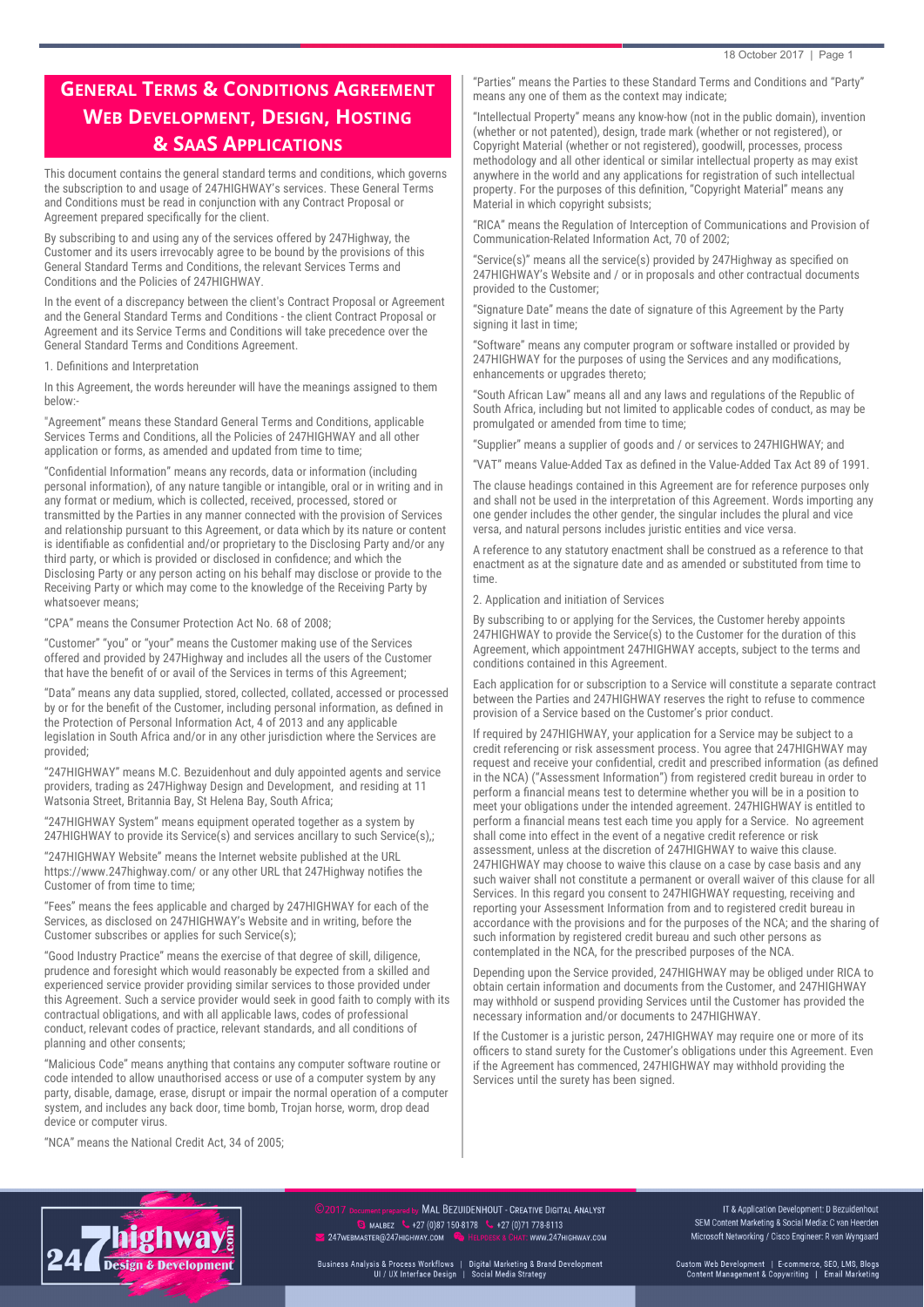If the Customer has not complied with a requirement of this clause, 247HIGHWAY may delay providing the Goods or Services until the Customer has complied. If the Customer does not comply within a reasonable period, 247HIGHWAY may terminate this Agreement and will not be liable for any damage that the Customer may suffer as a result.

247HIGHWAY cannot guarantee the provision of the requested Service upon the receipt of an application. Provision of the Service is subject to 247HIGHWAY confrming that it is technically feasible to do so. Applicants will be formally notifed after receipt of an application whether or not the Service can be provided.

#### 3. Commencement and termination

Any Client Contract Proposal or Agreement commences immediately and will be deemed to be in full effect upon the execution of any ONE of the following actions:

• from the date on which the client registers online for any Services with 247HIGHWAY or

• from the date that the client request access to use the services or systems included in the Client Contract Proposal or Agreement or

• upon either verbal or written confrmation of acceptance of the Client Contract Proposal or

• upon the receipt of the frst payment applicable to the Client Contract Proposal.

Subject to the Contract and Service terms, the Contract or Agreement shall continue in effect as per the duration and other terms unique to the contract. Subject to the provision of the Contact / Agreement, the subscription shall be renewed automatically for further annual renewal period(s), unless cancelled by Customer with at least two calendar month's written notice to 247HIGHWAY, before the expiry of the applicable annual period.

Either Party shall have the right to terminate the Contract or Agreement according to the duration and terms stipulated in the contract document, and not less than 2 months written notice before the end of the contract period.

The Customer acknowledges that 247HIGHWAY may:

• terminate this Agreement by written notice, including email, and without liability in the event of the termination of its agreement with a Supplier relevant to the provision of any Service; or

• suspend or terminate the Services of a Customer in its absolute discretion and without notice:

• if the Customer commits a serious or repeated breach of the Agreement (in particular any provision of the Acceptable Use Policy) or the Customer engages in any conduct which in 247HIGHWAY's opinion would have a negative impact on 247HIGHWAY, other customers of 247HIGHWAY or 247HIGHWAY's staff or is detrimental to the welfare, good order or character of 247Highway;

• any part of the Customer's Fees are not paid in full when due;

• the information the Customer supplied to 247HIGHWAY is found to be incorrect or false; or

• 247HIGHWAY reasonably thinks that the Customer's use of the Services may result in the commission of a crime or is otherwise unlawful.

Upon such suspension or termination, the Customer:

• may not resile from this Agreement or withhold or defer payment or be entitled to a reduction in any charge or have any other right or remedy against 247HIGHWAY, its servants, its agents or any other persons for whom it may be liable in law;

• will not be eligible for re-imbursement of any the Fees paid in advance for the Services, if applicable;

- may be barred from subscribing to any services with 247HIGHWAY in the future;
- may be listed with applicable authorities and credit bureaus.

• 247HIGHWAY may in its sole discretion determine the period of suspension it may deem necessary in consideration of the particular circumstances that gave rise to the suspension.

Upon termination of this Agreement however caused, we will stop your ability to access our services, so that you will no longer be able to access and use our services. You acknowledge that you may no longer be able to access your Company Data from this time.

If this Agreement is terminated and you notify us at the time of notice of termination that you require further access to your Company Data, we may provide you with access to your data for a period of 5 (fve) calendar days in order that you may print out your Company Data, subject to the following:

a. it is possible that we may have deleted your Company Data, and not be able to provide it to you; and

b. we may charge you for providing you with access to your Company Data; and

c. if your account remains in arrears for 60 (sixty) days, we may delete your Company Data.

If we terminate this Agreement we may irretrievably delete your Company Data from the effective date of termination.

Any termination of this Agreement will not affect any accrued rights or liabilities of either party, nor shall it affect the coming into force, or the continuance in force, of any provision of this Agreement which is expressly or by implication intended to come into force or continue in force on or after termination.

4. Services and Changes to Services

247HIGHWAY offer various Services and may provide recommendations to customers, based on the information provided by such customers. 247HIGHWAY provides Services on the basis of information provided by the Customer, and 247HIGHWAY offers no warranty as to the suitability of the Services beyond the requirements as expressed by the Customer. The Customer is solely responsible for ensuring that their choice of Services provided by 247HIGHWAY to their requirements or desired outcome. 247HIGHWAY will not be liable for compensation, costs or damages resulting from incorrect selection of Services, or resultant delays in rectifying such errors.

While every effort is made by 247HIGHWAY and its Suppliers to ensure that all Services retain a constant uptime (99.9%) and high level of service quality given the nature of the Services, technology, infrastructure and number of Suppliers involved in the provision of such Services this is not always achievable. As such all Services unless otherwise agreed to in writing are based on the best effort premise where no guarantees on throughput, latency or uptime can be provided. If in the instance that 247HIGHWAY cannot meet such standard of service quality its liability shall be limited to three months of your base hosting fee, or, two thousand fve hundred rand (R 2 500.00), whichever is the lesser.

To the extent that the provisions of the CPA are applicable to this Agreement, in the event that the Customer alleges that there is a defect in the quality of the Services, the only remedy that the Customer will have against 247HIGHWAY, is to require 247HIGHWAY to remedy the defect in the quality of the Services performed.

247HIGHWAY reserves the right to stop offering particular Services if it deems it necessary. 247HIGHWAY will then either provide the service for the remainder of the time that has been paid for or refund the amount paid for that specifc package.

# 5. Security

247HIGHWAY will implement measures in line with Good Industry Practice to ensure the security of the 247HIGHWAY System and the physical security of 247HIGHWAY's premises, but gives no warranty that breaches of security will not take place.

If the Customer discovers a security violation, or thinks that a security violation is imminent, it must immediately notify 247HIGHWAY in an appropriate way that does not further compromise security concerns.

The Customer must not do anything that may prejudice the security of the 247HIGHWAY System, and must take all reasonable measures necessary to ensure that:

• no unlawful access is gained to 247HIGHWAY's premises, the 247HIGHWAY System, or the Customer's own system;

- no Malicious Code is introduced into the 247HIGHWAY System; and
- the Customer Data is safeguarded.

If a security violation occurs, or 247HIGHWAY is of the view that a security violation is imminent, 247HIGHWAY may take whatever steps it considers necessary to maintain the proper functioning of the 247HIGHWAY System including without limitation:

• changing the Customer's access codes and passwords (or those of any user of the 247HIGHWAY System), and

• preventing access to the 247HIGHWAY System.



MAL BEZUIDENHOUT - CREATIVE DIGITAL ANALYST **S** MALBEZ  $\bullet$  +27 (0)87 150-8178  $\bullet$  +27 (0)71 778-8113 247WEBMASTER@247HIGHWAY.COM : www.247HIGHWAY.COM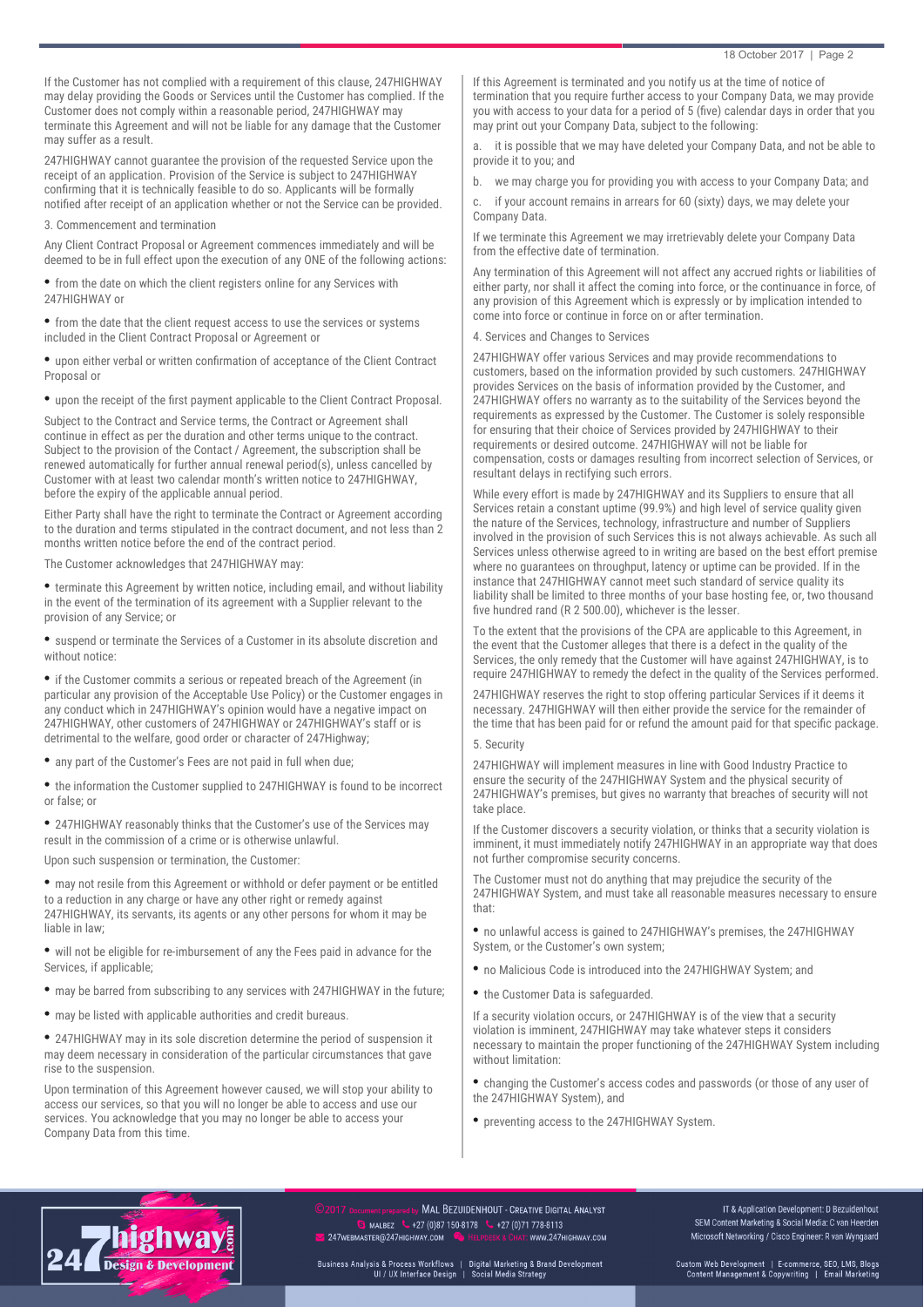247HIGHWAY takes reasonable measures to provide disaster recovery; but does not warrant that recovery will be successful or that it will be completed within any time limit.

The Customer must give its full cooperation to 247HIGHWAY in any investigation that may be carried out by 247HIGHWAY regarding a security violation.

If the Customer is providing any Service to third parties that makes use of the 247Highway System, the Customer must contractually bind those third parties to equivalent terms regarding security as are set out in this clause 5.

### 6. Customer Duties

Customer is prohibited from selling, reselling or otherwise dealing with the Services(s) which are proprietary to 247HIGHWAY in any manner whatsoever without its consent. Without limitation to the aforegoing, any consideration which the Customer may receive whilst acting in breach of this prohibition shall be forfeited to 247HIGHWAY unless the Customer is duly authorized to resell such Service(s).

The Customer is prohibited from allowing any person, other than its employees or other authorised parties, to access the Service(s).

The Customer shall only use the Service in compliance with South African Laws, the terms and conditions of this Agreement and 247HIGHWAY's Policies, as published on 247HIGHWAY's Website. The Customer acknowledges that 247HIGHWAY has no obligation to assist the Customer in obtaining knowledge and/or clarity in terms of the applicable South African Law.

Where any Service is provided to the Customer with a predefned maximum allowable amount of bandwidth, traffic usage, data, or data cap ("Data Allocation") during a predefned period or term as applicable to the particular Service, such Data Allocation may not be exceeded.

In the event of such Data Allocation being exceeded by you, 247HIGHWAY shall charge you for such overage as applicable to the particular Service and at the prevailing overage rate for that Service. Alternatively, 247HIGHWAY may elect to deduct the amount exceeding the original Data Allocation from the following Data Allocation as applicable to the specifc Service.

7. Fees, Charges and Payment

Subscription options: Please refer to your specifc Contract. With reference to the applicable Service, 247HIGHWAY offers the following subscriptions options:

• Monthly: Fees will be due monthly in advance and should be paid by the 1st Business Day of the applicable month.

• Bi-annually: Fees are due and payable on or before the 1st Business Day of the commencement of the period or any subsequent renewal period.

• Annual: Fees are due and payable on or before the 1st Business Day of the commencement of the period or any subsequent renewal period. Subject to the provision of the Contact / Agreement, the subscription shall be renewed automatically for further annual renewal period(s), unless cancelled by Customer with at least two calendar month's written notice to 247HIGHWAY, before the expiry of the applicable annual period.

• Ad hoc usage Fees for additional services rendered, if applicable, shall be billed in arrears.

Billing process:

• Billing will commence on the date that Service provision commences. Partial months will NOT be charged pro rata;

• Services are billed in advance and all invoices must be paid by the Customer in advance;

• Any Services invoiced in arrears are payable on presentation of invoice;

• All Fees and other amounts payable are quoted exclusive of VAT (not applicable);

• All Fees shall be paid by EFT or online via a secure payment processor. 247Highway shall only accept payment for bi-annual or annual payments by way of electronic funds transfer in exceptional circumstances and only by prior arrangement at 247Highway's discretion; and

• All payments shall be without deduction and free of exchange or set-off.

Consequences of late or non-payment:

• If any Fees remains unpaid by the Customer beyond the due date of payment:

• interest will be charged at 2% (two percent) above the prime overdraft rate (per annum), up to a maximum of 2% per month in accordance with the maximum interest rate allowed in terms of the NCA for incidental credit agreements;

the prime overdraft rate will be determined by 247HIGHWAY's bankers at the time, which will be evidenced by a certifcate issued by any manager of that bank, whose authority it shall not be necessary to prove;

• interest will be calculated from the due date of payment to the date of actual payment, both days inclusive, and will be compounded monthly in arrears;

• if the non-payment pass fourteen days from the due date, a letter of demand may be sent to you. If payment is not received after twenty business days from the date of notice, your default will be listed on a registered credit bureau database, which will affect your credit rating.

247HIGHWAY retains the right to suspend any and all its Services for non-payment (which may not be limited to the particular Service in question), and to withhold such Services until all arrears are settled in full on any and all products and Services. While Services are in a suspended state you will have no access to the Services, but will continue to be liable for the full cost associated with the Service(s) and no refunds or pro-rata of any kind will be provided to you for the period in which the Service was suspended.

If the Customer's Service(s) are suspended or terminated for non-payment (or any other breach of this Agreement), 247HIGHWAY may charge a reconnection fee for subsequent reactivation of Services. Reconnection Fees are payable in full before any services can be reactivated.

247HIGHWAY may charge multiple reconnections fees where multiple Service(s) are affected, and may charge "escalating" penalties for repeated non-payment offences. Any prior leniency shown in this regard will not prejudice 247HIGHWAY's right to enforce such penalties in full at any time (within their discretion). Reconnection of Services may be subject to a waiting period of up to 72 hours, at 247Highway's discretion, regardless of when payment is received or cleared.

#### Billing disputes:

In the case of billing disputes, the onus is upon the Customer to raise such disputes in good time to prevent interruption of services while the billing is in dispute. All invoices shall be sent to Customers by way of e-mail and the Customer is responsible to keep 247HIGHWAY informed of all changes to such e-mail addresses.

All billing complaints must be directed to 247HIGHWAY in writing and must be accompanied by a copy of the bill concerned or the particulars thereof, e.g. username or invoice number, the reason for the dispute; the amount in dispute; and supporting information or documentation, if any.

247HIGHWAY will reach a determination regarding the billing complaint and communicate its decision to you within fourteen (10) working days of receipt of the complaint.

Reparations will be made to Customers with successful disputes by means of an account credit or refund, at 247HIGHWAY's discretion.

#### Amendment of Fees:

247HIGHWAY reserves its rights to change its prices at any time on reasonable notice, which will not be less than thirty days.

8. Intellectual Property Rights and Infringements

All Intellectual Property rights in and to 247HIGHWAY's Software, Systems, procedures and policies (including, without limitation, copyright, trademarks, designs and patents) relating to or used in connection with the Service(s) provided under this Agreement shall belong to 247HIGHWAY.

In addition, all intellectual property rights in and to Suppliers' software, systems, procedures and policies (including, without limitation, copyright, trademarks, designs and patents) relating to or used in connection with the Service(s) provided under this Agreement and licensed to 247HIGHWAY shall be made available to Customers in the sole discretion of 247HIGHWAY and subject to 247Highway's agreement with such Suppliers.

The Customer undertakes that it shall at no time, have any right, title or interest in the Intellectual Property of 247Highway or the applicable Suppliers and agrees that it shall not (or permit any third party to) reverse engineer, decompile, modify or tamper with the software systems, procedures and policies owned by 247HIGHWAY, or any of its Suppliers.



MAL BEZUIDENHOUT - CREATIVE DIGITAL ANALYST **S** MALBEZ  $\bullet$  +27 (0)87 150-8178  $\bullet$  +27 (0)71 778-8113 247WEBMASTER@247HIGHWAY.COM : www.247HIGHWAY.COM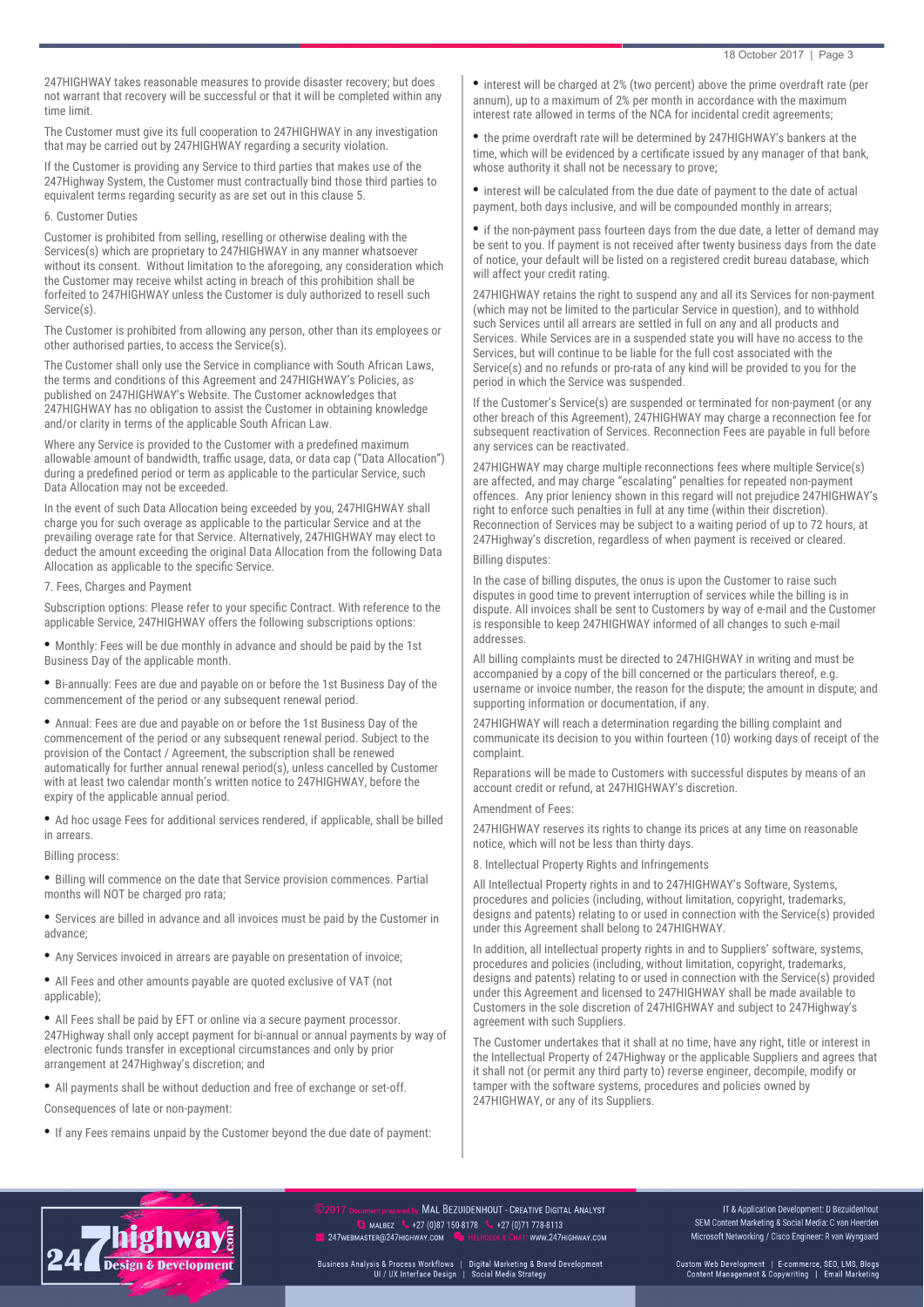The Customer agrees to only make use of properly licensed third party software in connection with its use of the Services and agrees to indemnify and hold 247HIGHWAY and any of its members, representatives, officers or employees harmless against all losses, damages, liability, costs and expenses, including reasonable attorney fees, suffered or incurred by them as a result of any third party claims relating to its involvement in any copyright infringement or alleged copyright infringement.

The Customer warrants that it shall not use the Service(s) to produce, host or present any content in contravention of any person's Intellectual Property rights, and in particular warrants that it shall recognise, acknowledge and use any content in accordance with any third party's Intellectual Property rights. The Customer furthermore warrants that it has received all necessary permissions to make use of any Intellectual Property relating to third parties.

Any specifcations, descriptive matter, drawings and other documents which may be furnished by 247HIGHWAY to the Customer from time to time:

• do not form part of this Agreement and may not be relied upon, unless they are agreed in writing by both parties hereto to form part of this Agreement; and

• shall remain the property of 247HIGHWAY and shall be deemed to have been imparted by it in trust to the Customer for the sole use of the Customer. All copyright in such documents vests in 247HIGHWAY and such documents shall be returned on demand.

9. Data Privacy and Protection

A Party ("the Receiving Party") shall at all times treat and hold all Confdential Information it receives from the other Party ("the Disclosing Party") as confdential.

The Receiving Party undertakes and agrees that:

• in order to protect the proprietary interests of the Disclosing Party in and to its Confdential Information the Receiving Party will not at any time, whether during the currency of this Agreement or at any time thereafter, either use any Confdential Information of the Disclosing Party or directly or indirectly divulge or disclose any Confdential Information of the Disclosing Party to third parties; and

• upon termination, cancellation or expiry of this Agreement the Receiving Party will deliver to the Disclosing Party, or at the Disclosing Party's option, destroy all originals and copies of Confdential Information in its possession.

The aforegoing obligations will not apply to any information which –

• is lawfully in the public domain at the time of disclosure to the Receiving Party;

• subsequently becomes lawfully part of the public domain by publication or otherwise;

• subsequently becomes available to the Receiving Party from a source other than the Disclosing Party which is lawfully entitled without any restriction on disclosure to disclose such Confdential Information to the Receiving Party; or

• is disclosed pursuant to requirement or request by operation of law, regulation of court order.

The Customer consents to 247HIGHWAY processing Data transmitted to 247HIGHWAY's System in a way which is consistent with the Service being provided. Where the Customer's use of the Service(s) leads to the transmission of Data, which includes personal information to or from the Republic of South Africa, the Customer acknowledges that it has a duty to comply with any relevant statutory provisions dealing with data privacy either in the Republic of South Africa or in any foreign country to which the Personal Information is transmitted. The Customer warrants that it has obtained the consent of any third party for the use of that party's personal information in this way, or otherwise that such processing is lawful, and indemnifes 247HIGHWAY from any claim brought by such third party as a result of its failure to do so.

247HIGHWAY will use reasonable measures to ensure the safekeeping of any Data or content which may be uploaded to the 247HIGHWAY servers from time to time, such as and without being limited to, photographs, websites, videos and e-mail messages (hereinafter collectively referred to as "your data"). However, 247HIGHWAY does not provide any guarantees against data loss, and as such you agree to retain your own backups of your Data and indemnify and hold harmless 247Highway from any claims as a result of your Data being lost for whatsoever reason.

247HIGHWAYshall immediately delete all of your Data from the 247HIGHWAY servers upon termination of the Service or termination of this Agreement. It is thus your responsibility to ensure that you have made local copies of all of your Data prior to the termination of the Service. 247HIGHWAY shall not retain backups of any kind once the Service is terminated.

10. Representations and warranties

247HIGHWAY warrants and represents that:

• it has the capacity and authority to enter into and perform in terms of this Agreement and to provide the Services to the Customer;

• it is the owner of or has the right to use any intellectual property employed by it during or as part of the Service(s);

• the Services shall be performed in compliance with South African Law;

• the Services shall be provided in accordance with the provisions of this Agreement;

• the Services will be performed in a professional manner and that it is and/or it shall use personnel that is suitably qualifed and has sufficient knowledge, expertise and competence to perform the Service(s), in accordance with the standard of its industry.

247HIGHWAY does not make any representations nor gives any warranties or guarantees of any nature whatsoever in respect of the Service(s) and all warranties which are implied or residual at common law are hereby expressly excluded.

 247HIGHWAY does not warrant or guarantee that the information transmitted by or available to Customer by way of the Service(s):

- will be preserved or sustained in its entirety;
- will be delivered to any or all of the intended recipients; or
- will be suitable for any purpose;
- will be free of inaccuracies or defects or bugs or viruses of any kind; or

• will be secured against intrusion by unauthorised third parties; and 247HIGHWAY assumes no liability, responsibility or obligations in regard to any of the exclusions set forth in this clause 10.

11. Customer Warranties

In addition to and without limiting any Customer warranty under this Agreement, the Customer undertakes and represents that:

 it has all requisite power and authority to execute and deliver this Agreement and to perform its obligations hereunder; and

the execution and delivery of this Agreement and the consummation of the transactions contemplated hereby will not confict with, or result in any violation or breach of, any contract to which Customer is a party.

12. Force Majeure

 247HIGHWAY shall not be liable for non-performance under this Agreement to the extent to which the non-performance is caused by events or conditions beyond the control of 247HIGHWAY.

It is expressly recorded that for purposes of this clause the following shall be considered circumstances beyond the control of 247HIGHWAY :

• a Supplier's fault of interruption that affects the Service(s);

• the non-performance, inability to perform or delay in performance by the upstream provider relating to the provisioning of equipment, services and/or facilities to 247HIGHWAY that affects the Service(s);

• acts or omissions of any government, government agency, provincial or local authority (including disruption or suspension of the provision of municipal services) or similar authority, any laws or regulations having the force of law, civil strife, riots, insurrection, sabotage, acts or war or public enemy, illegal strikes, interruption of transport, lockouts, flood, storm or fire;

- all telecommunications infrastructure and communication line faults;
- failure or unreasonable delay by the Customer to report faults/problems to 247HIGHWAY; and/or



MAL BEZUIDENHOUT - CREATIVE DIGITAL ANALYST **S** MALBEZ  $\bullet$  +27 (0)87 150-8178  $\bullet$  +27 (0)71 778-8113 247WEBMASTER@247HIGHWAY.COM : www.247HIGHWAY.COM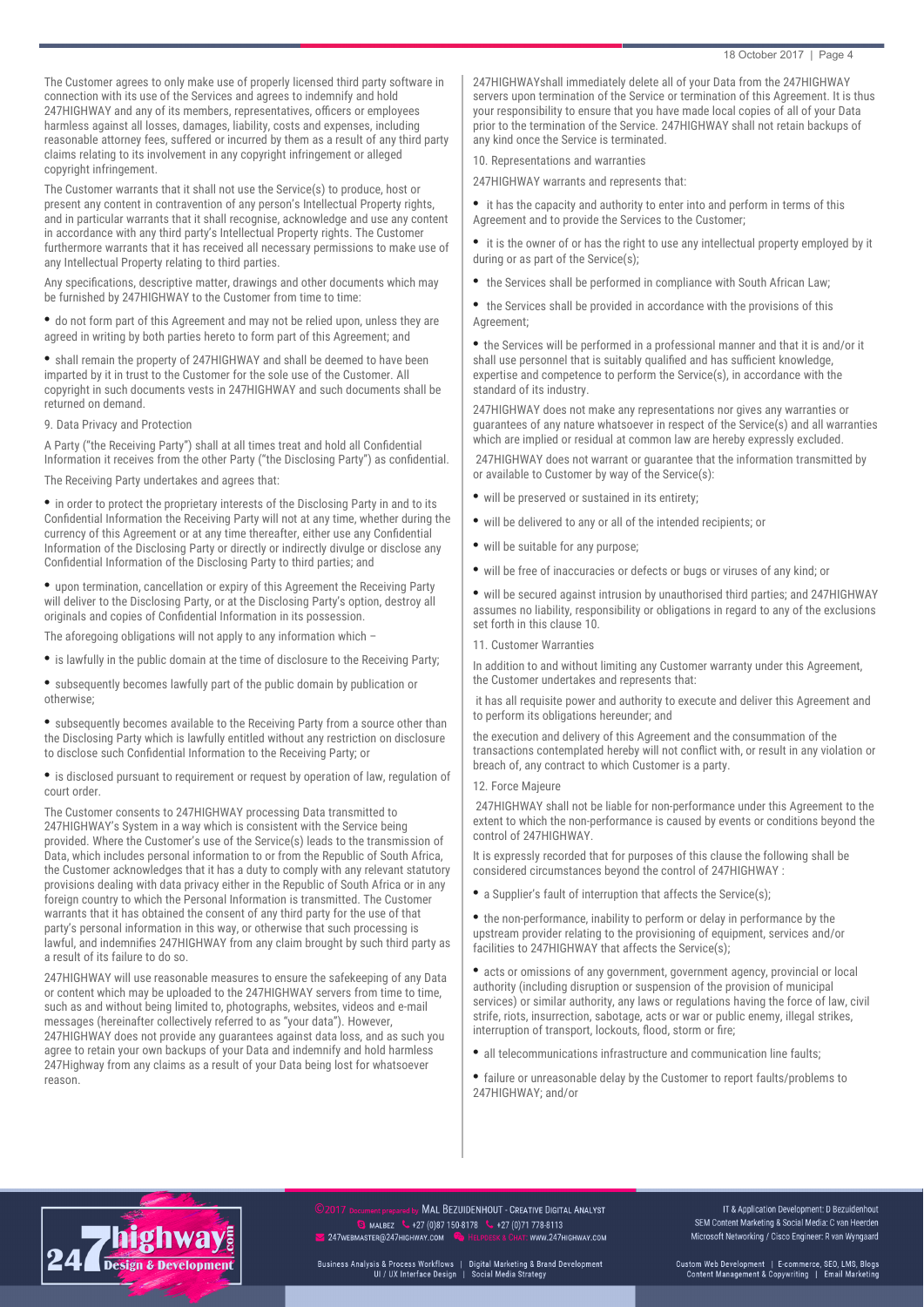• the failure of any hardware, software programme, applications(s) or any other computer systems (or any component thereof) or product or service of any third party on whom the Customer relies (whether directly or indirectly) to use the Service(s).

13. Limitation of Liability and Indemnity

247HIGHWAY shall not be liable for any loss (including but not limited to loss of data, profts and goodwill), liability, damages (whether direct, indirect or consequential) or expense of whatsoever nature and howsoever arising where 247HIGHWAY's negligence, failure, delay or inability to perform any of the Service(s), any defect or failure in the Equipment, or due to the occurrence of any of the following events:

• the Customer's failure to perform, or delay in performing its obligations in terms of this Agreement, including non-payment of fees;

• circumstances that constitute an event of force majeure as contemplated in clause 12 hereof;

• compliance by 247HIGHWAY with any applicable national and international legislation and laws:

• any alteration to the Software and Equipment by the Customer; and/or

• any defect and/or hazard in any third party equipment required by the Customer to be used in the provision of the Services.

The Customer shall indemnify and hold 247HIGHWAY and any of its members, representatives, officers or employees as well as any third parties whose networks are connected to the 247HIGHWAY System, harmless against all losses, damages, liability, costs and expenses, including reasonable attorney fees, suffered or incurred by them as a result of any claim by any third party, arising out of the provisions of clauses 13

In the event that 247HIGHWAY is nonetheless held liable, the quantum of 247HIGHWAY 's liability will not exceed the monthly or pro-rata fees due for the Service that occasioned the loss, in the preceding one (1) month, regardless of whether the claim arises out of negligence on the part of 247HIGHWAY or any other cause.

From time to time, 247HIGHWAY may deem it necessary to conduct maintenance, repair and/or improvement work on its technical infrastructure by means of which the Services are provided and in order to perform these activities, 247HIGHWAY may have to suspend the Services. 247HIGHWAY undertakes to provided reasonable notice to the Customer by way of a notice on its website and the Customer agrees that all liability on the part of 247HIGHWAY of any loss or damage (whether direct or consequential) thereby incurred or for any costs, claims, or demands of any nature arising therefrom, is excluded.

Use of the Services indicates that the Customer indemnifes and holds harmless 247HIGHWAY in respect of any damages, loss or costs or claims instituted against 247HIGHWAY arising from any application or subscription to or use of any Service or breach of the Agreement.

Nothing contained in this clause 13 will limit the Customer's liability in respect of charges incurred for ongoing Services.

If the CPA is applicable to this Agreement, and any provision of this clause 13 is found by a court or tribunal with jurisdiction over 247HIGHWAY to be unfair, unreasonable or unjust, then that provision (whether it be a word, phrase or subclause) will be severed, and the remainder of this clause 13 will have full force and effect.

In the case of ambiguity, this clause 13 will take precedence over any expression of the Parties' intention, whether express or implied, that may be contained elsewhere in this Agreement.

14. Breach

Without prejudice to any other rights accorded to 247HIGHWAY in terms of this Agreement or any claims which 247HIGHWAY may have for damages against the Customer, if the Customer:

• breaches any of the terms or conditions of this Agreement (other than nonpayment due and payable amounts) and fails to remedy such breach within 14 (fourteen) days of notice thereof from 247HIGHWAY ;

• endeavour to enter into a compromise, scheme of arrangement or composition with its creditors;

• allow any judgment against you to remain unsettled for more than 10 (ten) days without taking immediate steps to have it rescinded and successfully prosecuting the application for rescission to its final end;

• commits any act of insolvency, are placed in liquidation or judicial management (in either case, whether provisionally or fnally) or, being an individual, your estate is sequestrated or voluntarily surrendered; or

• dispose of a material portion of its undertaking or assets; or

• fails to pay any amount on the due date for such payment, 247HIGHWAY shall be entitled on written notice to the Customer and without any liability or obligation whatsoever, to:

• suspend, discontinue or terminate all Services until such non-payment or breach is remedied to 247HIGHWAY's satisfaction;

• treat all outstanding amounts, which would otherwise become due and payable over the unexpired period of the Agreement, as immediately due and payable, and to claim such amounts as well as any other amounts in arrears including interest and to cease performance of its obligations hereunder as well as under any other contract with you until you have remedied the breach;

• collect and retrieve all Equipment and the Customer shall advice 247Highway of the place of storage of such equipment and allow unfettered access to such location to enable 247HIGHWAY to collect the Equipment; and/or

• cancel or terminate this Agreement.

The Customer shall be liable for all costs incurred by 247HIGHWAY in the recovery of any amounts or the enforcement of any rights which it has hereunder, including collection charges and costs on an attorney and own customer scale whether incurred prior to or during the institution of legal proceedings or if judgment has been granted, in connection with the satisfaction or enforcement of such judgment.

#### 15. Dispute Resolution

Any dispute which arises relating to or arising out of this Agreement, including the validity, implementation, execution, interpretation, rectifcation, termination or cancellation of this Agreement, shall be referred to the chief operating officers / owner of 247HIGHWAY and the Customer or alternates appointed by them, who will use their best efforts to resolve the dispute within fve (5) business days of the dispute having been referred to them.

# 16. Notices and Domicilia

All request by the Customer for amendment or termination of the Services or change of any of the business or personal information of the Customer must be made in writing in accordance with this clause 16. Any notice required to be given in terms of this Agreement shall be valid and effective only if in writing, which shall include electronic communications.

The Parties select their addresses, where they will accept service of any notice or documents for all purposes as their respective domicilia citandi et executandi the physical addresses appearing therein, as follows:

• Your communication with us must be by email to our email address contained on the Website, and

• Customer: the latest contact details disclosed and recorded by 247Highway, It is the responsibility of the Customer to inform 247Highway of any changes to such contact details.

• The Parties shall be entitled from time to time by written notice to the other, to vary its contact details, which change will take effect on the date on which the notice is deemed to be received by the other party.

Any notice given by one party to another party (the "addressee") which:

• is delivered by hand during normal business hours at the addressee's physical address shall be deemed to have been received by the addressee at the time of delivery;

• is given by fax shall be deemed to have been received by the addressee on the frst business day following the day of successful transmission of the fax; or

• is given by electronic mail shall be deemed to have been received by the addressee on the second business day following the day of successful transmission of the electronic mail.



MAL BEZUIDENHOUT - CREATIVE DIGITAL ANALYST **S** MALBEZ  $\bullet$  +27 (0)87 150-8178  $\bullet$  +27 (0)71 778-8113 247WEBMASTER@247HIGHWAY.COM : www.247HIGHWAY.COM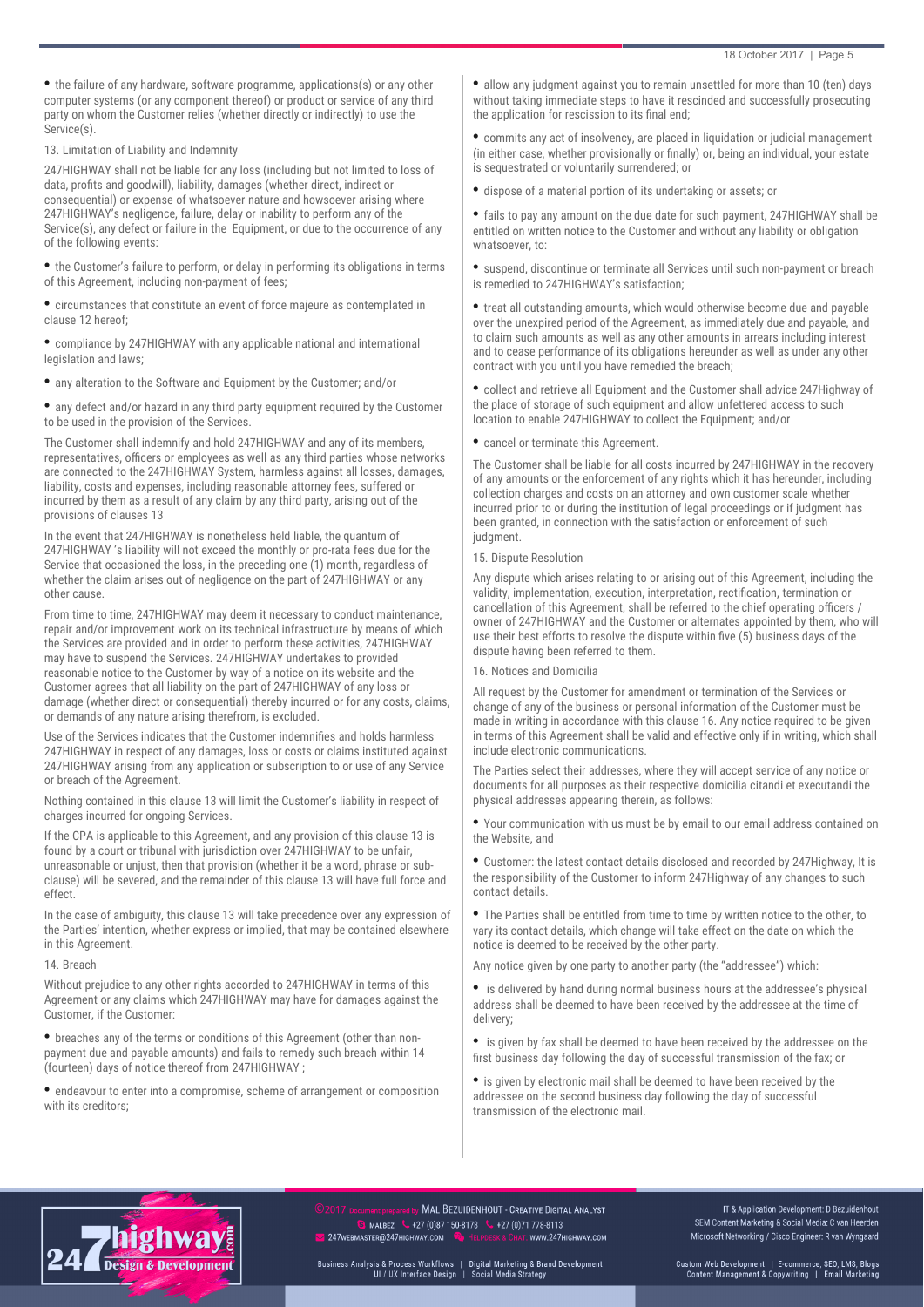#### 18 October 2017 | Page 6

Note: Due to inherent physical mail delivery problems experienced by the South African postal service, notices sent by registered post cannot be guaranteed to be received by either party and therefore shall not be acceptable as a means of communication. All mail to physical address must be delivered by hand.

17. Application of the Consumer Protection Act

A transaction (as defned in the CPA) between you and 247Highway may or may not fall under the provisions of the CPA depending upon whether certain values set out in clause 2 in respect of the Customer ("Threshold Values") are below a certain value at the time the transaction is entered into.

The Threshold Values are the Customer's asset value or annual turnover, and the value against which they are measured is as determined by the Minister of Trade and Industry by publication in the Government Gazette from time to time.

247HIGHWAY 's duties towards the Customer may vary depending upon whether the transaction in question is subject to the CPA, and 247HIGHWAY will act upon the information given to it by the Customer in this regard. Consequently:

• the Customer warrants that any statement made to 247HIGHWAY in respect of its Threshold Values is accurate;

• if the Customer claims that all the Threshold Values are below the relevant value, or otherwise that the CPA applies to the transaction in question, 247HIGHWAY may at its instance require the Customer to provide it with fnancial statements as proof thereof; and

• if the Customer misstates the Threshold Values in such a way that 247HIGHWAY considers for a period that the transaction is subject to the CPA when it is not, all provisions of this Agreement that do not apply to transactions subject to the CPA shall retroactively apply to the transaction in question, and the Customer shall be liable for any damage sustained by 247HIGHWAY resulting from such misstatement.

Disclosures required by Schedule of the Consumer Protection (Electronic Trade Transactions) Regulations 2012

• As a person who operates a business for the purpose of supply of goods or services through a website under Regulation 3 of the Consumer Protection (Electronic Trade Transactions) Regulations 2012, 247Highway has the duty to disclose the following information:

• Full name of the company: M. C. Bezuidenhout Trading as 247Highway Design and Development.

- Official email address: 247webmaster@247highway.com
- Telephone number: 087 150-8178

• Company address: 11 Watsonia Street, Britannia Bay, St Helena 7390, Western Cape, South Africa.

• Description of Goods/Services: Website Development, Design and Hosting Services including proprietary software as a Service (SaaS) applications

• The full price of the goods or services including transportation costs, taxes and any other costs associated with the access and use of all services are as per individual client agreement.

- The method of payment for the goods or services is available on the Website.
- The terms and conditions are made available on the Website.
- The estimated time of delivery of the goods or services to the buyer are as per individual client agreement.

## 18. General

This Agreement, together with the Client Contract Proposal or Agreement document, constitutes the whole of the agreement between the Parties relating to the matters dealt with herein and, save to the extent otherwise provided herein, no undertaking, representation, term or condition relating to the subject matter of this Agreement not incorporated in this Agreement shall be binding on either of the Parties, unless reduced to in writing and agreed by both parties.

247HIGHWAY may amend the provisions of this Agreement at any time. The amended Agreement will be posted on 247HIGHWAY 's website (https://www.247HIGHWAY.com/ and also on the 247Highway Customer support centre portal website: https://www.247highway.com/247crm/) and 247HIGHWAY will make all reasonable efforts to advise the Customer of the changes. The Customer also had a duty to keep itself informed of the latest version of the Agreement by accessing 247HIGHWAY 's website on a regular basis. Amendments will become effective 30 (thirty) days after the new version has been published on 247HIGHWAY 's website. If a Customer wish to object to any of the amendments, it may terminate the Agreement and the termination will be effective one month after receipt by 247HIGHWAY of the written notice of termination, where after all Service(s) will be discontinued by 247HIGHWAY. The Customer may not make any amendments to the Agreement.

No latitude, extension of time or other indulgence which may be given or allowed by any Party to the other Party in respect of the performance of any obligation hereunder, and no delay or forbearance in the enforcement of any right of any Party arising from this Agreement and no single or partial exercise of any right by any Party under this Agreement, shall in any circumstances be construed to be an implied consent or election by such Party or operate as a waiver or a novation of or otherwise affect any of the Party's rights in terms of or arising from this Agreement or estop or preclude any such Party from enforcing at any time and without notice, strict and punctual compliance with each and every provision or term hereof. Failure or delay on the part of any Party in exercising any right, power or privilege under this Agreement will not constitute or be deemed to be a waiver thereof, nor will any single or partial exercise of any right, power or privilege preclude any other or further exercise thereof or the exercise of any other right, power or privilege.

No waiver, suspension or postponement by any Party of any right arising out of or in connection with this Agreement shall be of any force or effect unless in writing and signed by such Party. Any such waiver, suspension or postponement will be effective only in the specifc instance and for the purpose given.

All provisions and the various clauses of this Agreement are, notwithstanding the manner in which they have been grouped together or linked grammatically, severable from each other. Any provision or clause of this Agreement which is or becomes unenforceable in any jurisdiction, whether due to voidness, invalidity, illegality, unlawfulness or for any other reason whatever, shall, in such jurisdiction only and only to the extent that it is so unenforceable, be treated as pro non scripto and the remaining provisions and clauses of this Agreement shall remain of full force and effect.

The expiration or termination of this Agreement shall not affect such of the provisions of this Agreement as expressly provide that they will operate after any such expiration or termination or which of necessity must continue to have effect after such expiration or termination, notwithstanding that the clauses themselves do not expressly provide for this.

Neither this Agreement nor any part, share or interest herein nor any rights or obligations hereunder may be ceded, delegated or assigned by the Customer (including, but not limited to sub-letting or re-selling of any disk space, server capacity or web hosting) without the prior signed written consent of 247HIGHWAY. In the event of any change in the controlling interest of the Customer, the Customer shall give written notice of such event and 247Highway reserves the right to terminate the Agreement on written notice to the Customer. 247HIGHWAY shall be entitled to cede, delegate, assign or otherwise transfer any of its right and obligations hereunder to a third party.

This Agreement will be governed by and construed in accordance with the laws of the Republic of South Africa and all disputes, actions and other matters relating thereto will be determined in accordance with South African law. The Customer irrevocably consent to the jurisdiction of the Magistrate Courts in accordance with the Magistrates Court Act 32 of 1944, provided that 247HIGHWAY may institute legal proceedings in the High Court of South Africa.

Any action arising out of this agreement may be instituted in the Magistrates Court of Vredenburg, South Africa or otherwise stipulated in writing by 247HIGHWAY, even though the cause of action may exceed the jurisdiction of the court. The client chooses domicillium citande et executandi for the purpose under this agreement in respect of the giving of any notice, the serving of any court process or other documents or communications, the payment of any sum and for any other purpose arising out of this agreement at the physical client address specifed in the Agreement document.

The signatories hereto acting in representative capacities warrant that they are authorised to act in such capacities, and accept personal liability under this Agreement should they prove not to be so authorised.



MAL BEZUIDENHOUT - CREATIVE DIGITAL ANALYST **S** MALBEZ  $\bullet$  +27 (0)87 150-8178  $\bullet$  +27 (0)71 778-8113 247WEBMASTER@247HIGHWAY.COM : www.247HIGHWAY.COM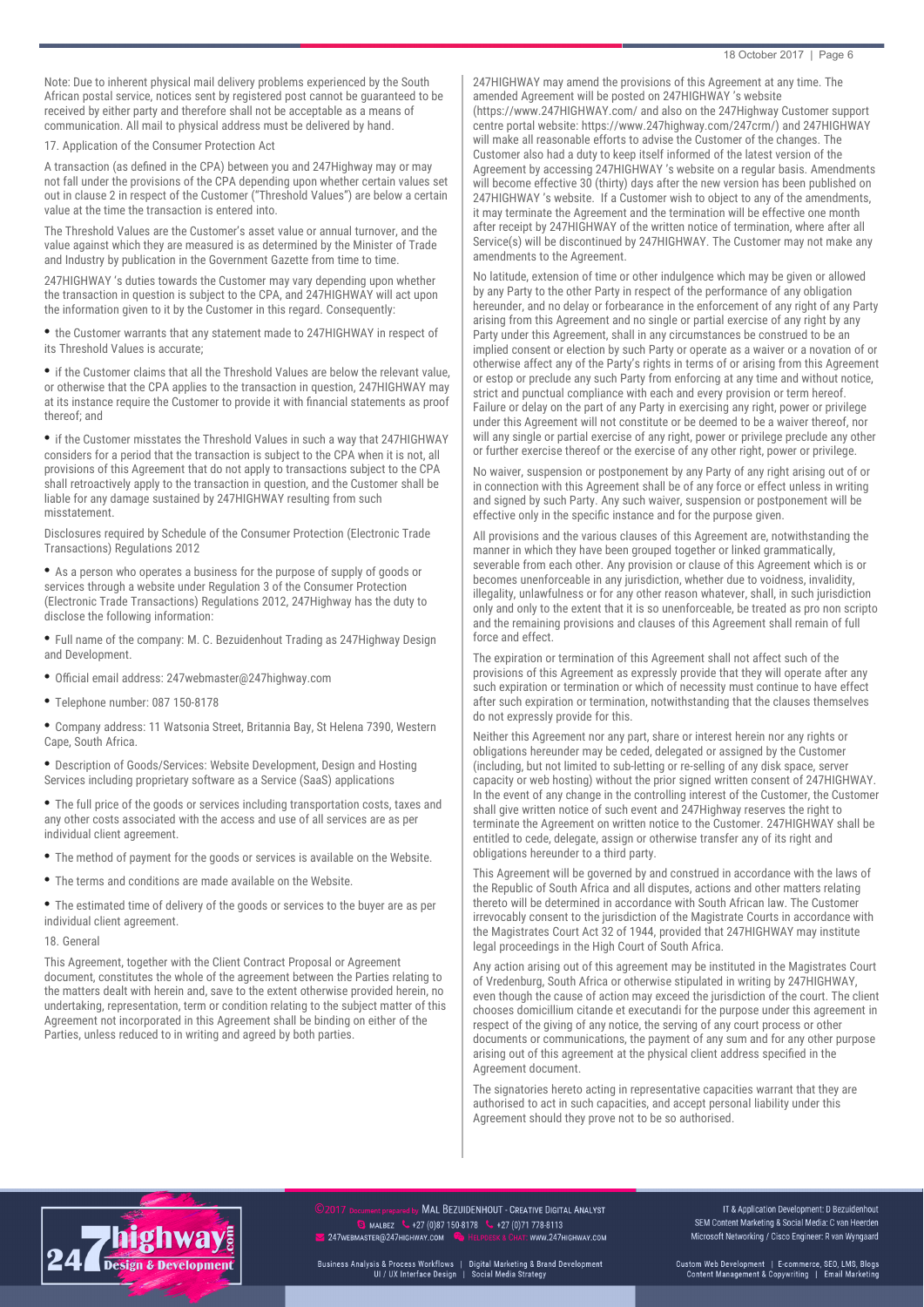# Specific Terms and Conditions

## 1. Defnitions and Interpretation

These specifc terms and conditions are read in conjunction with 247HIGHWAY's general terms and conditions. Unless otherwise indicated, all the defnitions contained have the same meaning as those set out in the general terms and conditions.

# 2. Hosting Services

## 2.1 Shared Hosting

247HIGHWAY 's shared hosting platform is intended for hosting a website with relevant content and function for a personal or small to medium size business without the concern of traffic overages. The use of the service should not be indicative for large scale enterprises or applications where a Dedicated Server would be more suited.

To ensure the integrity of the network and to offer Customers fair and equal usage across the board, 247HIGHWAY reserves the right to:-

## • suspend or deactivate a service, or;

• upgrade a Customer's shared hosting package on the Customer's behalf should the Customer's package be causing degradation of a shared hosting environment which adversely affects other Customers. Reasonable notice will be given to the Customer in the form of electronic mail or by way of other communication methods before any upgrade is actioned.

247HIGHWAY may, at times with reasonable notice to Customers, revise or amend its current Shared and Dedicated Hosting offerings relating to price, features, traffic allocations and disk sizes.

The Customer is responsible to advise 247HIGHWAY in writing of its representatives who are entitled to access the server, used for the Hosting Services. 247HIGHWAY shall use all reasonable steps to verify the identity of the representative that wishes to access the server, but will not be liable for any loss or damage that you may suffer due to a non-authorised person gaining access to the server.

247HIGHWAY shall not be liable or responsible for the backing up, restoration or loss of Data under any circumstances. Customers are solely responsible for ensuring their Data is regularly backed up and for restoring such backups in the event of data loss or corruption.

Disk space on shared hosting may only be used for Website Content, emails and related system fles. General data storage, archiving or fle sharing of documents, fles or media not directly related to the website content is strictly prohibited. Unauthorised storage or distribution of copyrighted materials is prohibited, via FTP hosts or any other means.

For shared hosting, 247HIGHWAY will implement security updates, software patches and other updates or upgrades from time to time, to maintain the best performance, at 247Highway's sole discretion. 247HIGHWAY is under no obligation to effect such upgrades, or to rectify any impact such changes could potentially have to shared hosting customers.

## 2.2 Dedicated Hosting - if applicable

247HIGHWAY shall make a server available to the Customer for its exclusive use. The server will at all times remain 247Highway's property, unless it is purchased outright by the Customer. 247Highway will setup and manage the server on your behalf.

All Server log fles remain 247HIGHWAY 's property, but we will make a copy available to the Customer on request.

The Customer is not allowed to remove the service from the location where 247HIGHWAY has installed it, except with the advance written approval of 247HIGHWAY

247HIGHWAY shall manage the server, including the hardware, software, and upgrades at its sole discretion.

If the server becomes the target or source of any form of denial of service attack and 247HIGHWAY believes that there is no other possible solution at that point in time, we may disconnect the Server from the network.

247HIGHWAY shall not be responsible for the Customer's software, installed by the Customer that you may install (and any vulnerabilities that may result from the use of the software).

247HIGHWAY, expressly disclaims any direct, indirect, incidental, special, punitive, consequential losses or damages, of whatever nature including which arise or may arise from (a) the Service or the hosting of any content, application and/or data of whatever nature (b) maintenance and/or upgrades (c) installation and/or use of any customer software or other software on the Customer's website and/or database. The Customer indemnifes 247HIGHWAY against all loss, damages, claims and liabilities of whatsoever nature as a result of any claim instituted by a third party.

3. Domain Names

## 3.1 Domain Registration

247HIGHWAY agents / service providers are accredited as an independent Registrar to register Domain Names on the .co.za, .net.za, .org.za or .web.za; .durban, .capetown, .joburg, Domain Name spaces. These domain names spaces are managed and administered by various Administrators and therefore registration of Domain Names on these Domain Name spaces are subject to the administrator policies, which may be amended from time to time.

247Highway utilises the services of service providers, to register all international domain names subject to their terms and conditions, as amended from time to time;

The registration, maintenance, or, transfer of a Domain Name is subject to the terms and conditions of these Administrators and Registrars which allocate and govern these Domain Names. The Registrars may change or be replaced from time to time; and 247Highway may change its registration provider from time to time.

All Administrators and Registrars' terms and conditions are binding upon the Customer by reason of Customer's acceptance of these terms and conditions.

The following principles apply with regard to Domain Name registrations:

• Domains Names are made available on a "frst come, frst served" basis. 247HIGHWAY cannot guarantee that the Domain Name requested by you is available for registration;

• 247HIGHWAY does not permit "cybersquatting" (also known as "domain squatting"): registering a Domain Name in bad faith with the intention of profting from the goodwill of a trademark belonging to someone else;

• By registering a Domain Name, the Customer will obtain the right of usage to the domain name. Continued usage of the Domain Name depends on the Administrator's policies and the continued payment of the applicable registration fees.

247HIGHWAY will maintain the Domain Name for you as part of the Service if applicable the billing and technical contact of the Domain Name, unless you register the Domain Name yourself or manage the Domain Name record directly with the applicable Registry. If we provide the administrative services, you will continue to retain control of your Domain Name.

Any Internet Protocol (IP) address that 247Highway allocates to you will remain our sole property. We give you a non-exclusive, non-transferable license to use the IP address for the duration of our agreement with you.

All new co.za registrations are allowed a grace period of seven consecutive days immediately following the registration of the Domain Name, during which you can cancel your Domain Name registration with minimal cost implications. If you cancel your Domain Name registration during a grace period, it will be assigned a 'pending release' status and will not become available for release until the seven day grace period expires. You will be charged a grace period administration Fee of R5 (excluding VAT) for co.za domains and R10 (excluding VAT) for all other domains. Once the grace period has expired, the Domain Name will be released and removed from the Registry database, making it available for anyone else to register. You will receive a refund of the registration fee minus the grace period fee. You will not be able to transfer the Domain Name to another Registrar during the grace period.

Domain Names are registered for one year, which registration may be renewed. It is your responsibility to ensure that your Domain Name does not lapse.

In order to complete the registration on your behalf, we will request you to provide your business or personal information. 247HIGHWAY will not be held responsible if you provide incomplete or inaccurate information that will lead to a delay in the registration process, subsequently resulting in the Domain Name being registered by someone else.

You warrant that:

• you are entitled to register and use the Domain Name; or



MAL BEZUIDENHOUT - CREATIVE DIGITAL ANALYST **S** MALBEZ  $\bullet$  +27 (0)87 150-8178  $\bullet$  +27 (0)71 778-8113 247WEBMASTER@247HIGHWAY.COM : www.247HIGHWAY.COM